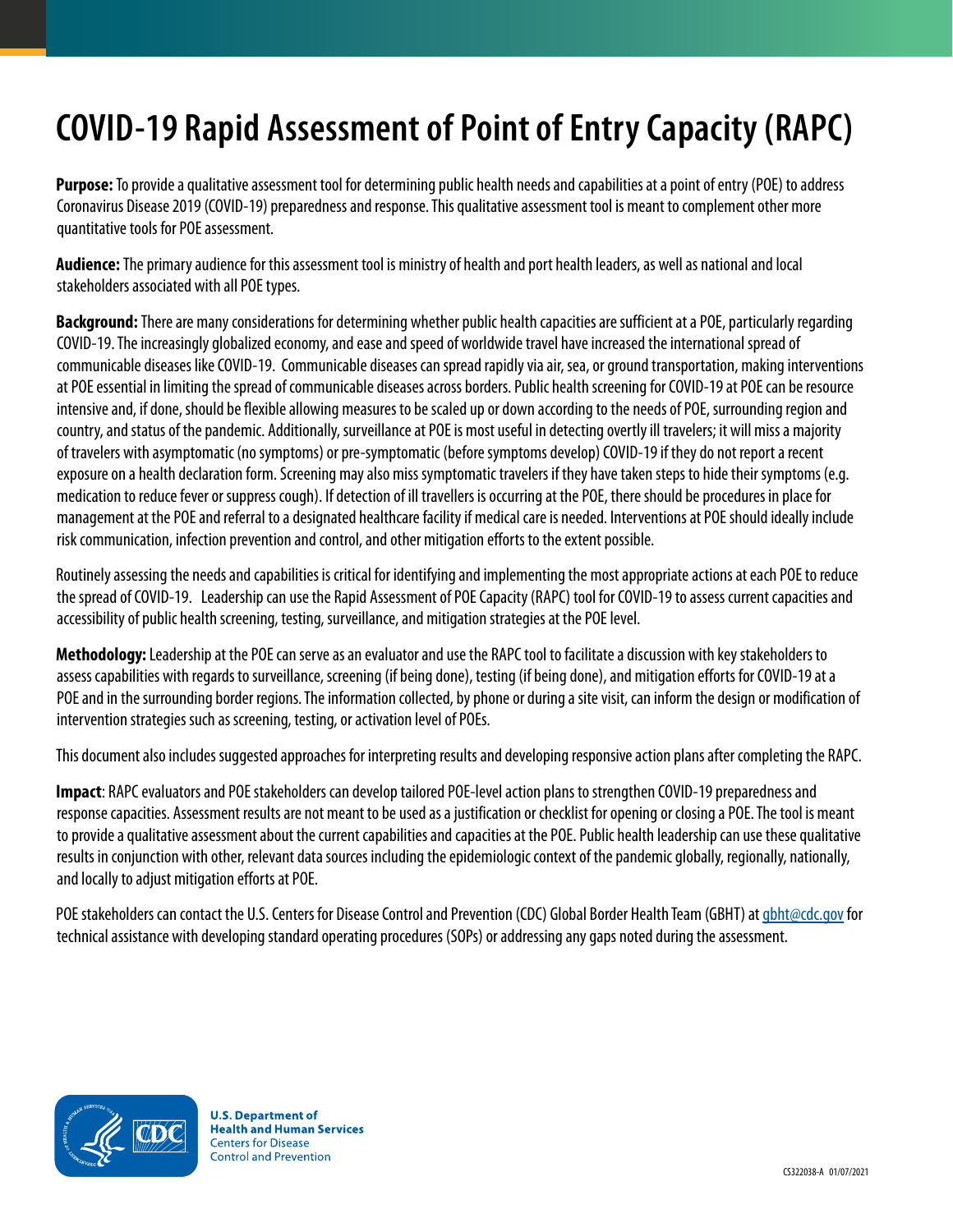# **COVID-19 Rapid Assessment of POE Capacity**

| <b>POE Assessment</b>                                                                                       |
|-------------------------------------------------------------------------------------------------------------|
| 1. Date: _____________                                                                                      |
| 2. Evaluators (Name, job title):                                                                            |
| <b>POE Characteristics</b>                                                                                  |
| 1. What is the name of the POE? University of the contract of the POE?                                      |
| a. What type of POE is it? $\bigcirc$ Ground crossing<br>$\bigcirc$ Port<br>$\bigcirc$ Airport              |
| 2. Approximately how many people pass through the POE daily?                                                |
| 3. Approximately how many staff does the POE employ? _____________________                                  |
| 4. Is the POE open 24 hours, 7 days a week?<br>$\bigcirc$ Yes $\bigcirc$ No                                 |
| 5. Please describe where this POE is located.                                                               |
| 6. What stakeholders are represented at this POE (Agencies):                                                |
| 7. What is the referral healthcare facility associated with this POE?                                       |
| a. How far away is the referral healthcare facility from the POE (distance and time it takes to get there)? |

## **Preparedness and Response Capabilities**

*As part of the International Health Regulations (IHR 2005), each designated POE is required to have a public health emergency contingency plan in order to respond to a public health event. Results for the preparedness and response capabilities section will help public health leadership to assess the current capacities of the POE to respond to a communicable disease by reviewing the plan and standard operating procedures (SOPs) for the POE. Using this section, the RAPC evaluator will assess the familiarity of POE staff with the plan and SOPs and identify gaps in relevant capacities. If RAPC respondents provide insufficient responses to the questions in this section, the RAPC evaluators should help the POE develop an action plan. The action plan should include the creation or refinement of SOPs and training of staff on SOPs for detection and notification of communicable diseases.* 

**1. Does the POE have a public health emergency response plan (PHERP) in place for the detection and management of ill travelers who might have communicable diseases, like COVID-19? If no, skip the rest of this section.**

 $\bigcap$  Yes  $\bigcap$  No

**2. Does the POE have standard operating procedures (SOPs) in place to notify the appropriate authorities if an ill traveler is detected and a communicable disease, like COVID-19, is suspected?** 

 $\bigcirc$  Yes  $\bigcirc$  No

**a. If yes, who is notified?**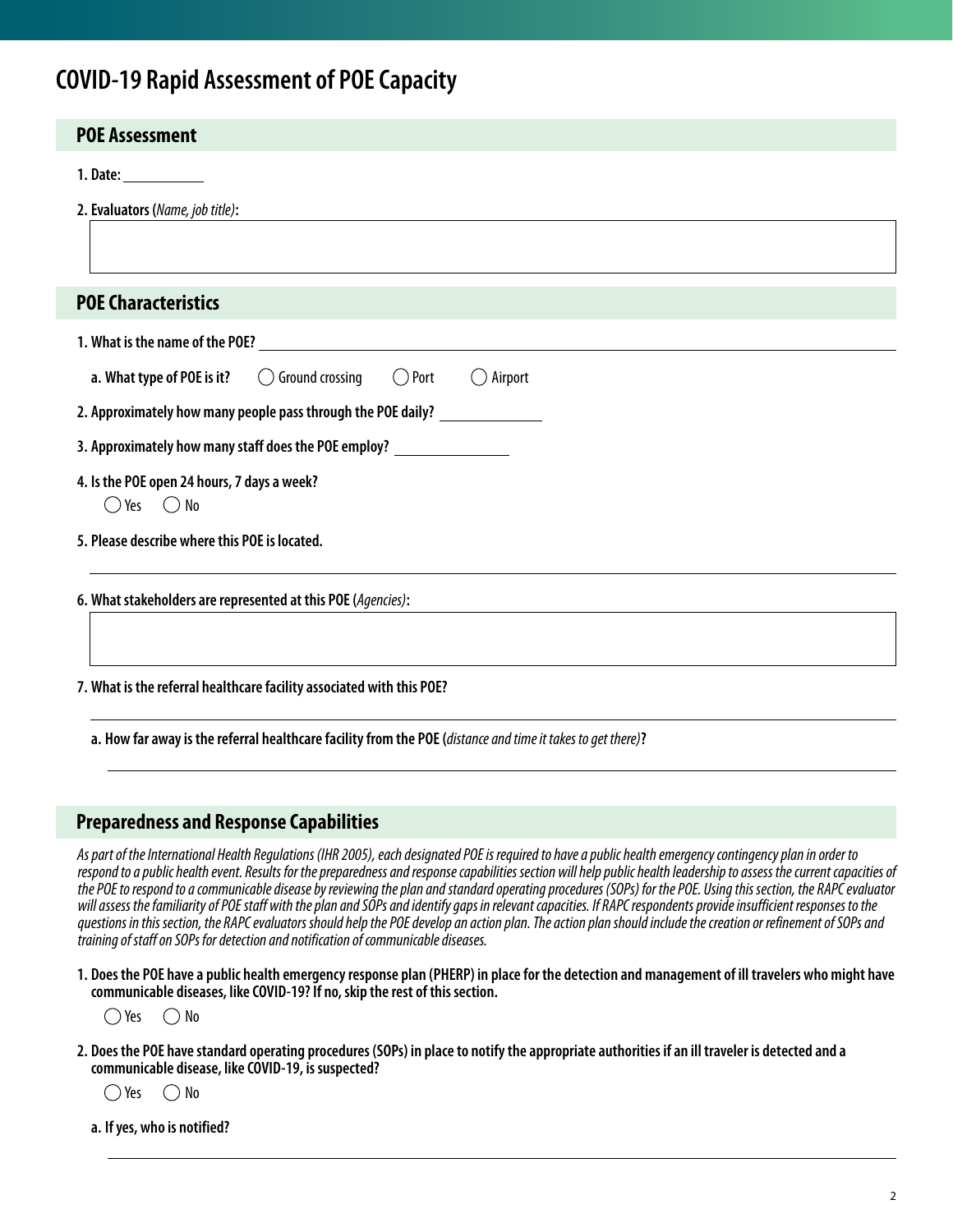|  |  |  |  | b. How is the notification made? |  |
|--|--|--|--|----------------------------------|--|
|--|--|--|--|----------------------------------|--|

#### **3. Are POE staff available to implement SOPs?**

 $\bigcirc$  Yes  $\bigcirc$  No

**a. If yes, have current POE staff (health and non-health) been trained within the last 6 months on the SOPs?**

 $\bigcap$  Yes  $\bigcap$  No

**4. Do staff have sufficient supplies (e.g., non-contact thermometers with batteries, forms, PPE) to implement the SOPs at the POE for at least one more month?**

 $\bigcap$  Yes  $\bigcap$  No

#### **Illness Response Capacities**

*The illness response capacity section characterizes current capabilities of the staff at POE for detecting individuals presenting with signs and symptoms of a communicable disease, like COVID-19. If screening for COVID-19 is in place at the POE, the POE should have adequate supplies for conducting screening procedures and an isolation space that allows for the separation of ill persons from others. The POE also needs to have an SOP that explains how an ill person will be managed, including transportation from the POE to a designated healthcare facility, if indicated. If RAPC respondents provide insufficient responses to the questions in this section, the RAPC evaluators should help the POE develop an action plan. The action plan should include the creation or refinement of SOPs, or training of staff on SOPs for detection and notification of communicable diseases.* 

#### **1. What public health measures are currently in place at the POE for detecting COVID-19?**

**2. If conducting screening, what equipment is the POE currently using for screening (e.g. handheld noncontact thermometer, thermal scanner, health declaration forms)?**

**3. What other equipment is currently available and used at the POE during response to an ill traveler? (e.g. handwashing supplies, PPE)**

**4. Does the POE have a designated isolation area where ill persons can wait comfortably without risk of exposing others before transfer to a healthcare facility (if indicated)?**

 $\bigcap$ Yes  $\bigcap$ No

**a. How accessible is the designated isolation area? (i.e., can the sick individual be taken to the designated location without having to move through a crowded location)**

**b. Does the isolation area have access to toilet and handwashing facilities that can be dedicated to the ill traveler?**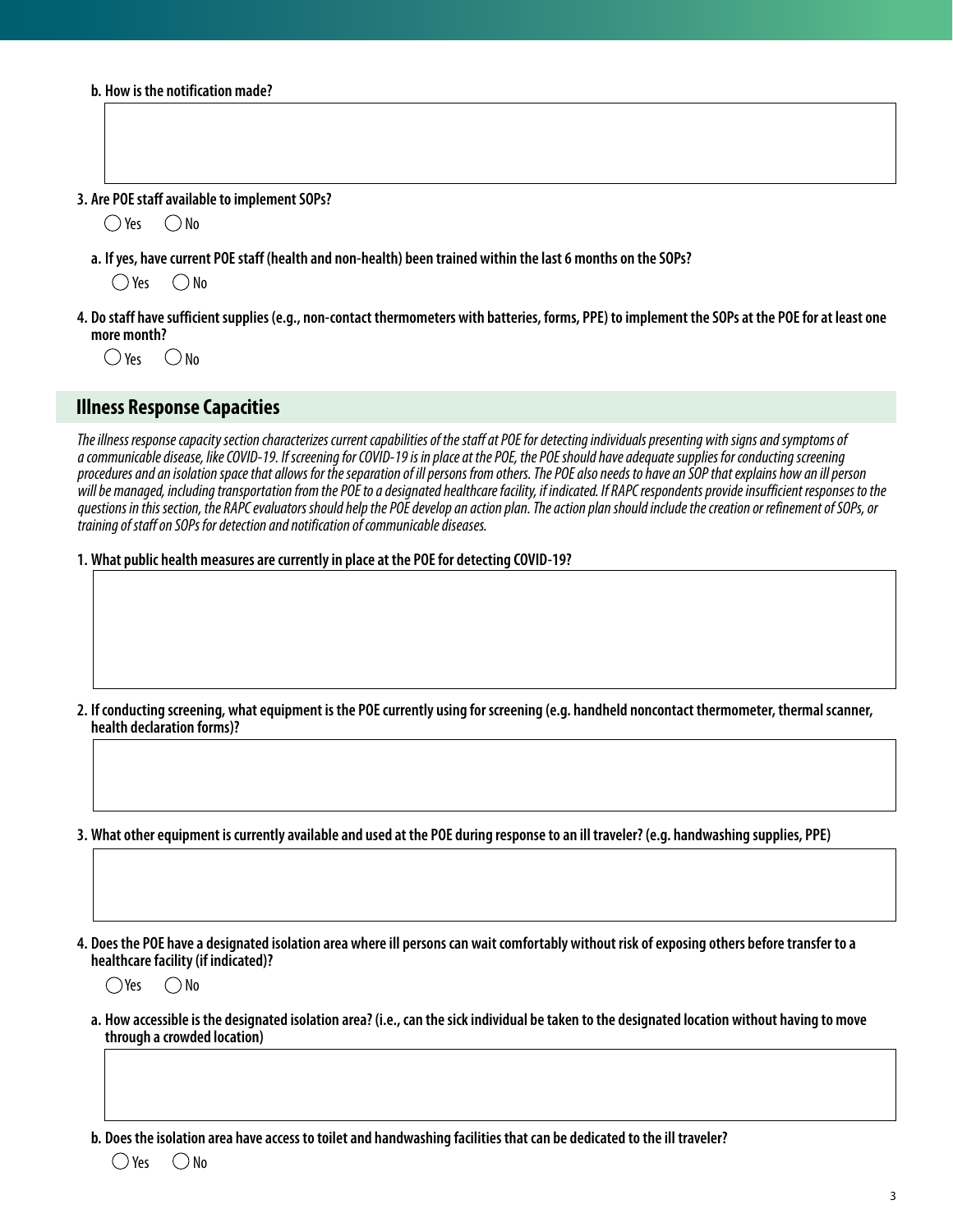**c. What equipment (e.g. PPE, thermometer, basic first aid supplies, chair or bed for the ill traveler) does the designated isolation area have?**

**5. Is there a designated referral healthcare facility?** 

 $\bigcirc$ Yes  $\bigcirc$  No

**a. If yes, what is the facility?**

**b. What is the process to transfer care of an ill traveler from the POE to the designated referral healthcare facility?**

**6. Does the POE have a SOP on managing and transferring an ill person to a designated referral healthcare facility?**

 $O$  Yes  $O$  No

**a. If yes, have the POE staff been trained on the SOP?**

 $\bigcap$ Yes  $\bigcap$  No

# **Testing Capacities and Use of Test Results**

*The testing capacity section assesses the current use of COVID-19 test results at the POE. If testing is being done, the type of test and process for preparing the specimen will directly impact the equipment needed for storing test kits or reagents or completing the test. If RAPC respondents provide insufficient responses to the questions in this section, the RAPC evaluators should help the POE develop an action plan. The action plan should include the creation or refinement of SOPs, or training of staff on SOPs for detection and notification of communicable diseases.* 

**1. If screening is being conducted at the POE, do the screening procedures require a negative COVID-19 test result from a traveller to allow him or her to proceed?**

 $\bigcap$  Yes  $\bigcap$  No

**b. If yes, what agency is responsible for reviewing the test results?**

**c. What is the time frame during which the test must be performed before travel?**

**d. What types of test methods are accepted?**

**2. If a traveller has no test results, what is the process?**

**3. Does this POE offer testing for the virus that causes COVID-19 (SARS-CoV-2)?**

 $O$ Yes  $O$ No

**If yes, what type?**

**4. If a traveller has a positive result, what is the process?**

**5. If travellers must wait for a test result, where do they wait?**